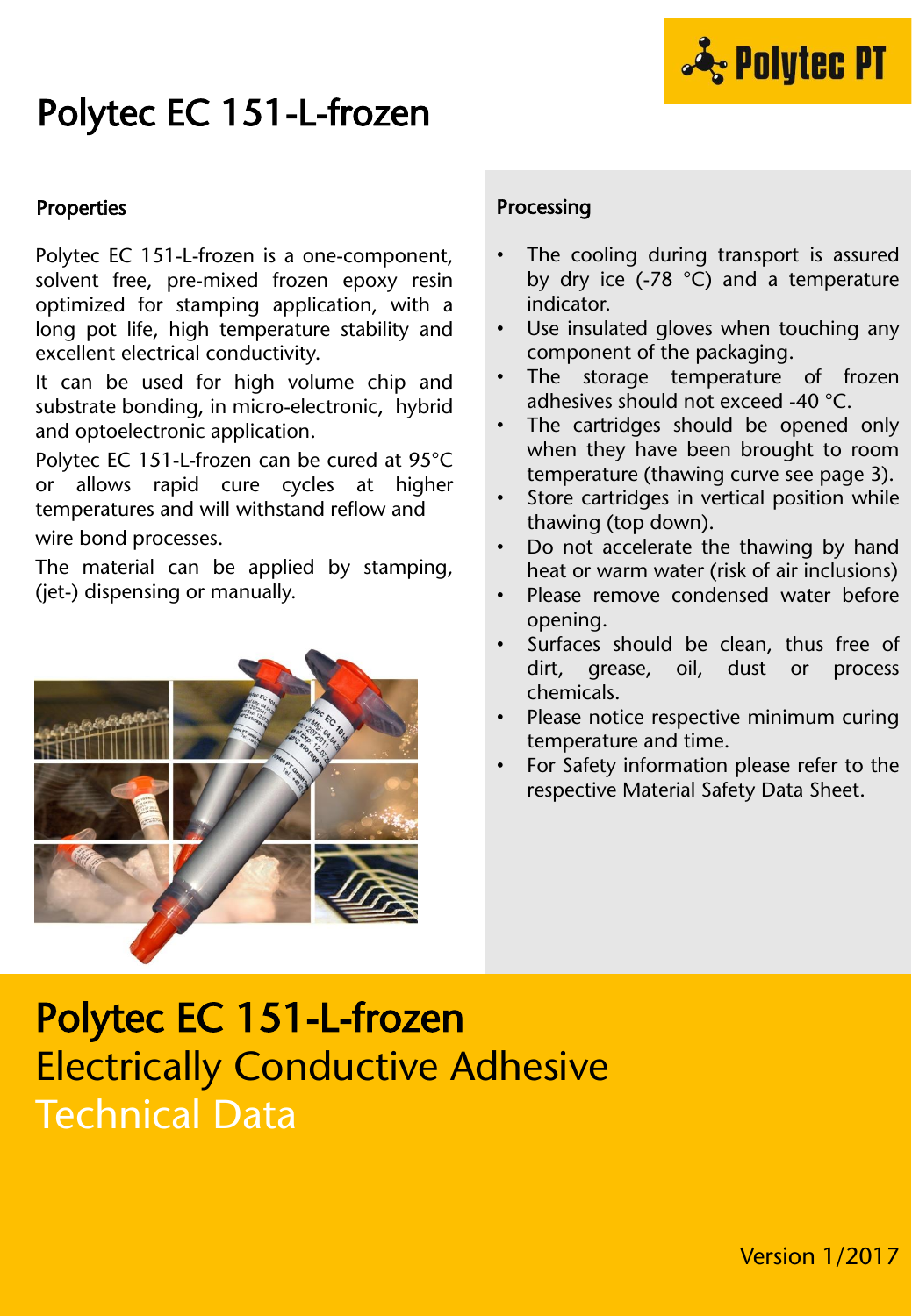

## Polytec EC 151-L-frozen

| Properties in uncured state                 | Method                   | Unit                     | <b>Technical Data</b>        |
|---------------------------------------------|--------------------------|--------------------------|------------------------------|
| <b>Chemical basis</b>                       | $\overline{\phantom{a}}$ |                          | Epoxy                        |
| No. of components                           | $\overline{\phantom{m}}$ |                          | $\mathbf{1}$                 |
| Mixing ratio (weight)                       | $\overline{\phantom{0}}$ | $\overline{\phantom{a}}$ | $\overline{\phantom{a}}$     |
| Mixing ratio (volume)                       |                          |                          | $\overline{\phantom{a}}$     |
| Pot life at 23°C                            | <b>TM 702</b>            | h                        | 48                           |
| Storage Stability at -40°C                  | <b>TM 701</b>            | months                   | 12                           |
| Consistency                                 | <b>TM 101</b>            |                          | <b>Creamy Paste</b>          |
| Density Mix                                 | TM 201.2                 | g/cm <sup>3</sup>        | 2.81                         |
| Density A-Part                              | TM 201.2                 | g/cm <sup>3</sup>        | $\qquad \qquad \blacksquare$ |
| Density B-Part                              | TM 201.2                 | g/cm <sup>3</sup>        | $\overline{\phantom{a}}$     |
| Type of filler                              | $\overline{\phantom{a}}$ | $\overline{\phantom{a}}$ | Silver                       |
| Max. particle size                          | $\overline{\phantom{0}}$ | <b>um</b>                | <40                          |
| Viscosity Mix 84 s <sup>-1</sup> at 23°C    | TM 202.1                 | mPa·s                    | 5 0 0 0                      |
| Viscosity A-Part 84 s <sup>-1</sup> at 23°C | TM 202.1                 | mPa·s                    | $\overline{\phantom{a}}$     |
| Viscosity B-Part 84 s <sup>-1</sup> at 23°C | TM 202.1                 | mPa·s                    | $\overline{\phantom{a}}$     |

| Properties in cured* state                               | Method                 | <b>Unit</b>              | <b>Technical Data</b>        |
|----------------------------------------------------------|------------------------|--------------------------|------------------------------|
| Color                                                    | <b>TM 101</b>          | $\overline{\phantom{a}}$ | Silver                       |
| Hardness (Shore D)                                       | DIN EN ISO 868         |                          | 85                           |
| Temperature resistance continuous                        | <b>TM 302</b>          | $^{\circ}$ C             | $-55/+200$                   |
| Temperature resistance short term                        | <b>TM 302</b>          | $^{\circ}$ C             | $-55/+300$                   |
| <b>Degradation Temperature</b>                           | <b>TM 302</b>          | $^{\circ}$ C             | $+400$                       |
| Glass Transition Temperature $(T_q)$                     | <b>TM 501</b>          | $^{\circ}$ C             | 75                           |
| Coefficient of thermal expansion ( $\langle T_a \rangle$ | ISO 11359-2            | ppm                      | 40                           |
| Coefficient of thermal expansion $($ >T <sub>q</sub> $)$ | ISO 11359-2            | ppm                      | 114                          |
| Thermal conductivity                                     |                        | W/mK                     | $\qquad \qquad \blacksquare$ |
| Specific volume resistivity                              | <b>DIN EN ISO 3915</b> | $\Omega$ ·cm             | $3 - 6 \cdot 10^{-4}$        |
| Electrical conductivity                                  | <b>DIN EN ISO 3915</b> | S/m                      | $\overline{\phantom{a}}$     |
| <b>Elasticity modulus</b>                                | TM 605                 | N/mm <sup>2</sup>        | 7 0 0 0                      |
| Tensile Strength                                         | TM 605                 | N/mm <sup>2</sup>        | 32                           |
| Lap shear strength (Al/Al)                               | <b>TM 604</b>          | N/mm <sup>2</sup>        | $\overline{a}$               |
| Elongation at break                                      | TM 605                 | $\%$                     | 0.5                          |
| Water absorption 24 h, 23°C                              | <b>TM 301</b>          | $\%$                     | 0.4                          |

\*The above data has been determined with samples cured at 150°C. Please notice, by varying the curing temperature these properties can be influenced to some extend.